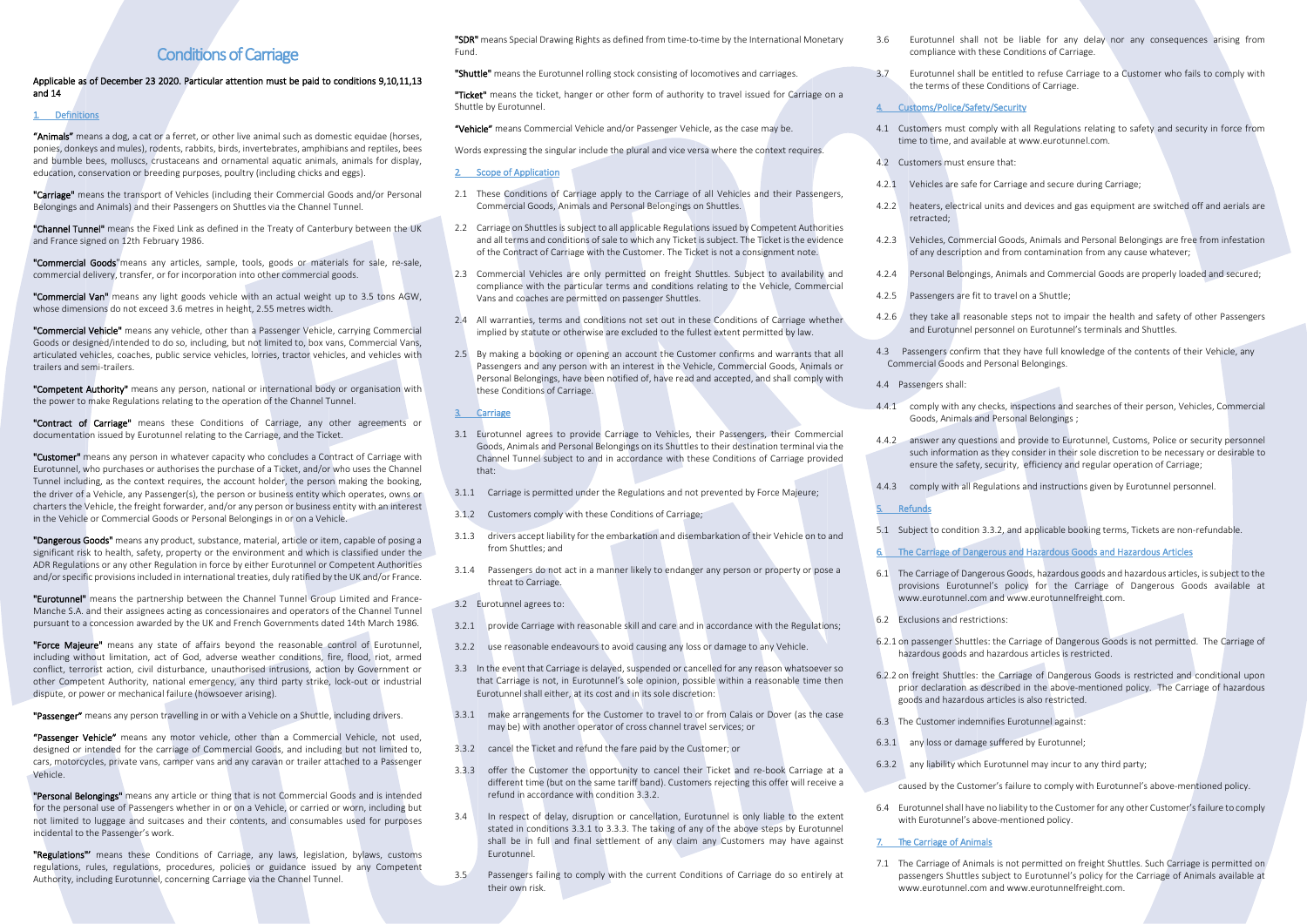#### **Exclusions from Carriage**

- 8.1 Vehicles powered by LPG (or equivalent flammable gas) are not permitted on Shuttles. Eurotunnel also reserves the right to exclude from Carriage, for such period as it shall in its sole discretion determine:
- 8.1.1 Vehicles which fail to comply with the Regulations applicable to their vehicle category (including dimensions);
- 8.1.2 Vehicles which in Eurotunnel's sole opinion present a threat to the safety or security of any person or of the Channel Tunnel, or whose condition may cause delay, or otherwise impede Carriage;
- 8.1.3 Vehicles carrying Commercial Goods, Animals or Personal Belongings improperly or inadequately secured or packed; or which have failed any pre-boarding check or inspection;
- 8.1.4 Passengers not in possession of a valid Ticket;
- 8.1.5 Passengers not in possession of valid travel documents; whose travel documents are destroyed or defaced, expired, incomplete or fraudulent; or who refuse checks on travel documents;
- 8.1.6 Passengers previously notified as barred from travelling with Eurotunnel;
- 8.1.7 Passengers who appear to be intoxicated, under the influence of alcohol or drugs or whose conduct may, in Eurotunnel's sole opinion, present a risk to safety or security, or cause delay, or otherwise impede Carriage, or whose conduct is discourteous and/or likely to cause nuisance to others;
- 8.1.8 Passengers who do not comply with the Regulations.
- 8.2 Smoking is strictly prohibited on board Shuttles. Smoking is only permitted in designated areas on Eurotunnel's terminals. Eurotunnel may refuse Carriage to Passengers who violate this prohibition.
- 8.3 For the avoidance of doubt Eurotunnel shall have no duty as bailor, and shall not be liable for storing, packing or unpacking of any Vehicles, Commercial Goods, Animals or Personal Belongings that have been checked, unloaded or excluded from Carriage.

#### 9. Exclusions of Liability

- 9.1 Eurotunnel is not liable for any loss or damage, whatsoever and howsoever arising, to Vehicles, Commercial Goods, Animals and/or Personal Belongings unless such loss or damage arises directly from Eurotunnel's breach of these Conditions of Carriage;
- 9.2 Eurotunnel also excludes its liability for any loss or damage arising:
- 9.2.1 as a result of Eurotunnel exercising its rights under the Regulations, or the Customers' failure to comply with these Regulations;
- 9.2.2 subject to condition 3.3, from the delay, suspension or cancellation of Carriage, including situations which may lead to deterioration of Commercial Goods or Animals;
- 9.2.3 from the assistance provided to Customers by Eurotunnel's agents, employees or subcontractors and which arises from a failure of the Customer to comply with these Conditions of Carriage;
- 9.2.4 from circumstances beyond its control including Force Majeure, the activities and/or negligence of third parties (including other Customers, border force and customs, police, tax and revenue authorities, and fire and rescue services), or any other activities which are not Eurotunnel's responsibility and/or under its control;
- 9.2.5 subject to condition 3.3, from a decision by Eurotunnel or any Competent Authority to suspend or to take steps to suspend access to the Channel Tunnel or Carriage whether in whole or in part;
- 9.2.6 from the inherent risk of wastage in bulk or weight, latent defect or inherent defect, vice or natural deterioration of any Commercial Goods, Animals or Personal Belongings. Eurotunnel does not provide ancillary power for freezer units;
- 9.2.7 from the carriage of money or other valuables;
- 9.2.8 from breakdown recovery, the re-embarkation or re-packing of any Vehicle, Commercial Goods or Personal Belongings. The costs of recovery, re-embarkation or re-packing shall be payable by the Customer;
- 9.2.9 from security and/or safety checks carried out by Eurotunnel or Competent Authorities;
- 9.2.10 for any negligent acts or omissions of any third party;
- 9.2.11 for any fines or penalties imposed on the Customer by Competent Authorities;
- 9.2.12 for claims for loss or damage not submitted in accordance with these Conditions of Carriage.
- 9.3 Eurotunnel is not liable, whether in contract, tort (including negligence or breach of statutory duty), misrepresentation or otherwise in connection with these Conditions of Carriage for special or consequential loss or damage, whether direct or indirect, including loss of profit, loss of revenue, loss of use or loss of contracts, howsoever arising.
- 9.4 Subject to condition 10.1.1, Eurotunnel is not liable in connection with these Conditions of Carriage for any personal injury, death and/or loss or damage to Vehicles, Commercial Goods Personal Belongings or Animals which:
- 9.4.1 arises from any act or omission of the Customer; or
- 9.4.2 is caused by events or circumstances unrelated to Carriage; or
- 9.4.3 occurs at any time before a Shuttle departs from or after a Shuttle arrives at Eurotunnel's terminals.

# 10. Liability

- 10.1 Nothing in these Conditions of Carriage excludes or limits Eurotunnel's liability for:
- 10.1.1 death or personal injury caused by Eurotunnel's negligence;
- 10.1.2 fraud or fraudulent misrepresentation by Eurotunnel; or
- 10.1.3 any liability which cannot be legally excluded or limited and which directly arises out of or in connection with Carriage.
- 10.2 Eurotunnel's liability for loss or damage during and linked to Carriage shall be limited as follows:
- 10.2.1 Eurotunnel's liability for loss or damage to Commercial Goods and Animals shall in no event exceed: either (i) 8.33 SDR per kilogram gross weight lost or damaged (including packaging), or (ii) the purchase value of the Commercial Goods or Animals lost or damaged, or (iii) the depreciation in value of the Commercial Goods or Animals, whichever is lower.
- 10.2.2 Eurotunnel's liability for loss or damage to Personal Belongings and Animals shall be limited to 1,000 SDR per Vehicle.
- 10.2.3 Eurotunnel's total liability for loss or damage in respect of a Commercial Vehicle (which in this context includes any Commercial Goods, Personal Belongings, Animals and any towed vehicles or trailers whether loaded or empty), whether in contract or tort, and whatever the number of claims and/or claimants, shall not exceed 70,000 SDR per Vehicle.
- 10.2.4 Eurotunnel's total liability for loss or damage in respect of Passenger Vehicle (which in this context includes any Personal Belongings, any Animals, and any towed vehicles or trailers whether loaded or empty), whether in contract or tort, and whateverthe number of claims and/or claimants, shall not exceed 8,000 SDR per Vehicle.
- 10.3 Customers have a duty to use reasonable endeavours to mitigate any loss or damage allegedly suffered to their Vehicle, Commercial Goods, Animals and/or Personal Belongings.
- 10.4 Customers are liable for, and indemnify Eurotunnel against any breach of these Conditions of Carriage, any loss or damage to Eurotunnel's property, and/or any loss or damage to third party property, caused by their Vehicle, Commercial Goods, Personal Belongings or Animals or by their failure to observe any Regulations while on Eurotunnel's terminals or during Carriage.

11. Reporting Claims and Limitation

- 11.1 Claims by the Customer for damage or loss during Carriage must be reported immediately to Eurotunnel's personnel or within 3 business days by "signed for" letter following the date of Carriage (postal addresses available a[t www.eurotunnel.com](http://www.eurotunnel.com/) – Contact us).
- 11.2 Claims submitted other than in accordance with condition 11.1 will not be considered by Eurotunnel.
- 11.3 Any legal proceedings under these Conditions of Carriage must be brought within one year of the date of Carriage.

# 12. Data Protection

12.1 Eurotunnel processes personal data in compliance with the provisions of French law "Informatique et Libertés" dated 6 January 1978*,* the UK Data Protection Act 2018 and the regulations in force in the European Union. All information relating to the processing of personal data is available on the "privacy" page of Eurotunnel's website, which is accessible via: www.eurotunnnel.com.

# 13. Governing Law and Jurisdiction

- 13.1 All parties to these Conditions of Carriage hereby irrevocably submit to the exclusive jurisdictions of the English and French courts as the case may be.
- 13.2 Without prejudice to any statutory provisions these Conditions of Carriage shall be governed by English law or French law:
- 13.2.1 incidents occurring on a Shuttle prior to departure or after arrival shall be governed by the law and the courts of the country in which Shuttle is located;
- 13.2.2 incidents occurring on a Shuttle that has commenced Carriage shall be governed by the law and the courts of the country of departure of the Shuttle.
- 13.3 In the case of death or personal injury these Conditions of Carriage shall be governed by the law and the courts of the country in which the incident causing the death or injury occurred.
- 13.4 For the avoidance of doubt, if English law applies then the English courts shall have exclusive jurisdiction. If French law applies then the French courts shall have exclusive jurisdiction. In case of legal actions brought in France by business Customers, jurisdiction is expressly awarded to the Commercial Court of Boulogne-Sur-Mer.

## 14. Lien

- 14.1 Eurotunnel shall have a lien on all or part of a Commercial Vehicle and/or Commercial Goods travelling on the Customer's account, for all sums due to Eurotunnel from the Customer.
- 14.2 Eurotunnel shall give notice of the exercise of its lien to the Customer. If the sums due to Eurotunnel are not paid within 28 days from the date when Eurotunnel gives notice to the Customer then the Commercial Vehicle and/or Commercial Goods may be sold. Eurotunnel shall apply the proceeds of sale in satisfaction of the lien and all proper and related charges and expenses of Eurotunnel in exercising the lien. Eurotunnel will account to the Customer for any surplus.
- 14.3 In the event of an incident involving a Vehicle, Eurotunnel reserves the right to detain the Vehicle concerned for the purpose of determining the causes of the incident.

#### 15. General

- 15.1 No Waiver No failure by Eurotunnel to enforce any provision of these Conditions of Carriage shall be construed as a waiver of such provision or affect Eurotunnel's right to enforce any other provision.
- 15.2 Severance Should any of the provisions of these Conditions of Carriage be determined to be void or unenforceable then the provision shall be severed and the remaining provisions shall continue in full force and effect.
- 15.3 Variation Eurotunnel reserves the right to amend these Conditions of Carriage at any time and without notice. Any such amendment shall not be enforceable retrospectively. The Customer agrees that any use of the Shuttle implies acceptance of the applicable Conditions of Carriage. The current version of these Conditions of Carriage in force is available at www.eurotunnel.com.
- 15.4 Foot Passengers are not permitted on Shuttles. Eurotunnel carries cyclists in accordance with its booking terms available a[t www.eurotunnel.com.](http://www.eurotunnel.com/)